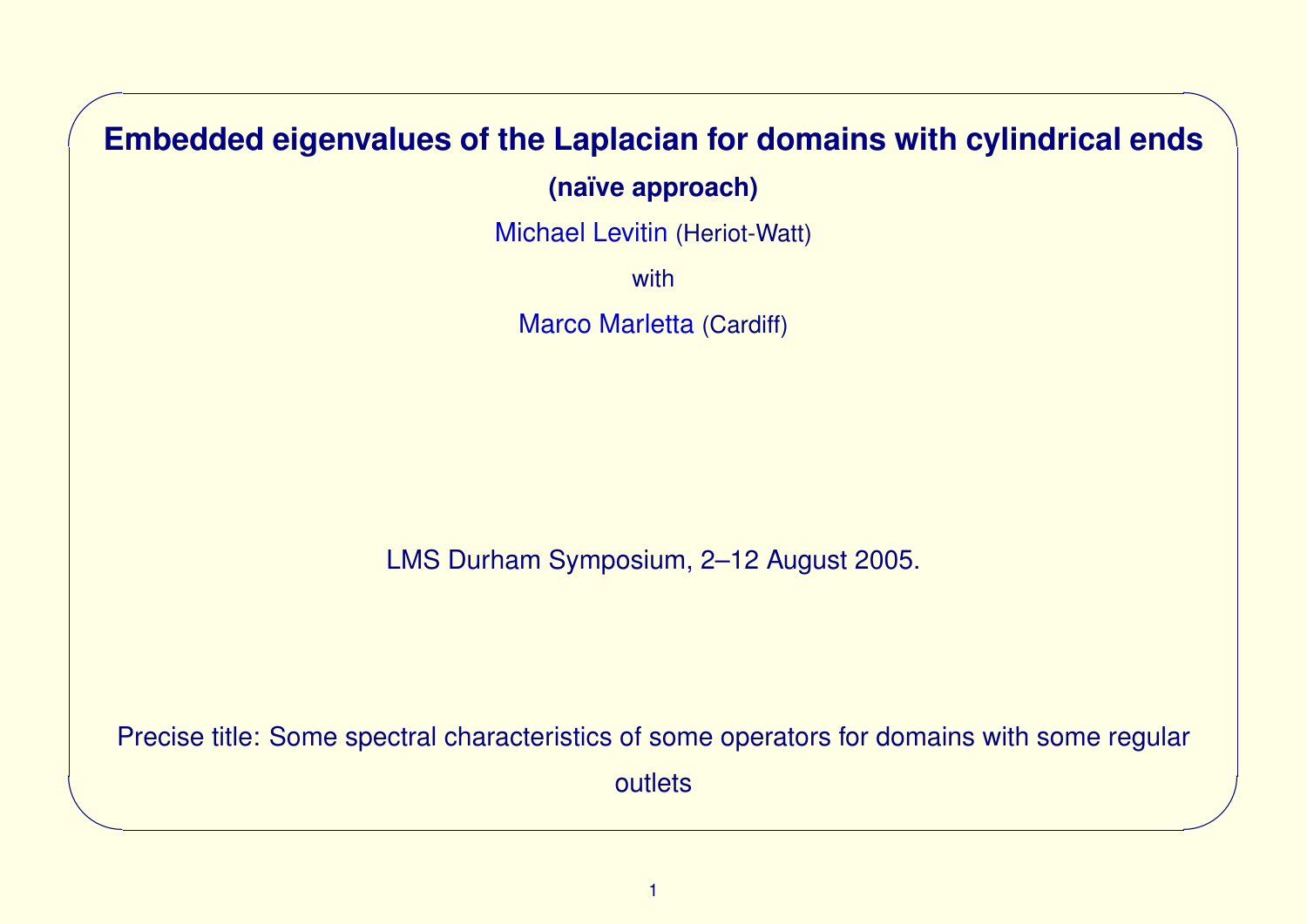# Model geometry:

 $\Omega \subset \mathbb{R}^d$ ,  $d \geq 2$  — an unbounded connected domain with a finite number of cylindrical ends:  $\Omega \setminus B(R_0) = \bigcup_{n=1}^N \mathcal{C}_n =: \mathcal{C}$  for some  $R_0 > 0.$ 



 $R > R_0, \Omega_0 := \Omega \cap B(R)$  — the "centre",  $\Gamma_0 := \partial \Omega_0 \cap \partial \Omega$ ,  $\Gamma_n := \mathcal{C}_n \cap S(R)$  cross-sections,  $\Gamma:=\bigcup_{n=1}^N\Gamma_n.$  Boundary  $\partial\Omega$  is piecewise  $C^2.$ 

✬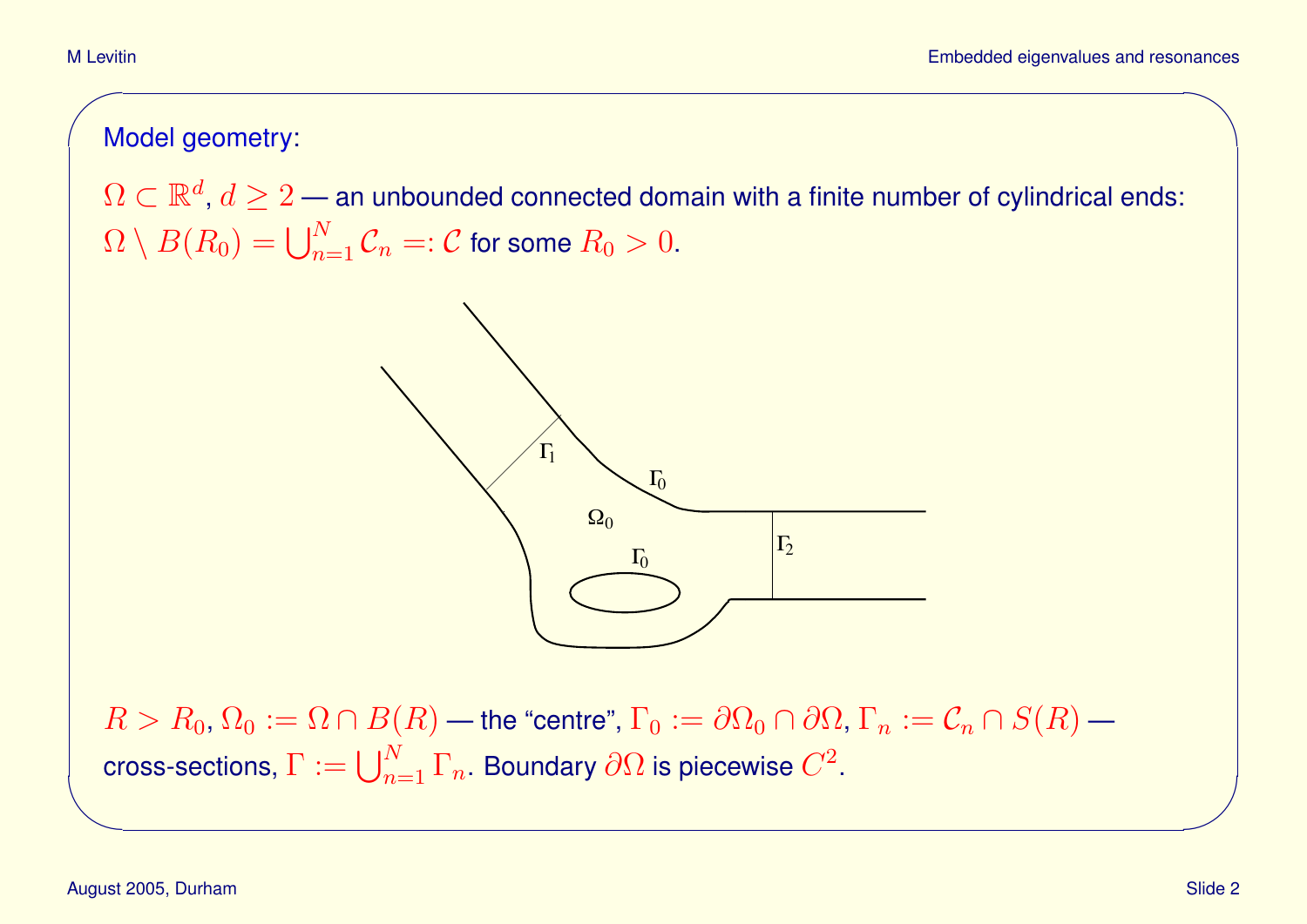### Model spectral problem:

$$
\begin{cases}\n-\Delta u &= \lambda u & \text{in } \Omega, \\
\mathbf{B}(\mathbf{x})u &= 0, & \mathbf{x} \in \partial\Omega.\n\end{cases}
$$

(1)

#### Conditions on boundary operators B:

- are some appropriate mix of Dirichlet and generalized Neumann conditions, allowing the construction of the corresponding operator  $-\Delta_{\Omega,\mathbf{B}}$  in the weak sense via the Friedrichs extensions, with domains  $\subseteq H^1(\Omega);$
- the resulting operator  $-\Delta_{\Omega,\mathbf{B}}$  is self-adjoint and semi-bounded below;
- the operators  $\bf{B}$  do not depend on the longitudinal coordinate  $x$  for each particular cylindrical end  $C_n$  (but may differ from one cylinder to another and on connected components of each cylindrical boundary). Abusing notation, we would also allow periodic conditions where appropriate.

 $\overline{\phantom{a}}$ 

✬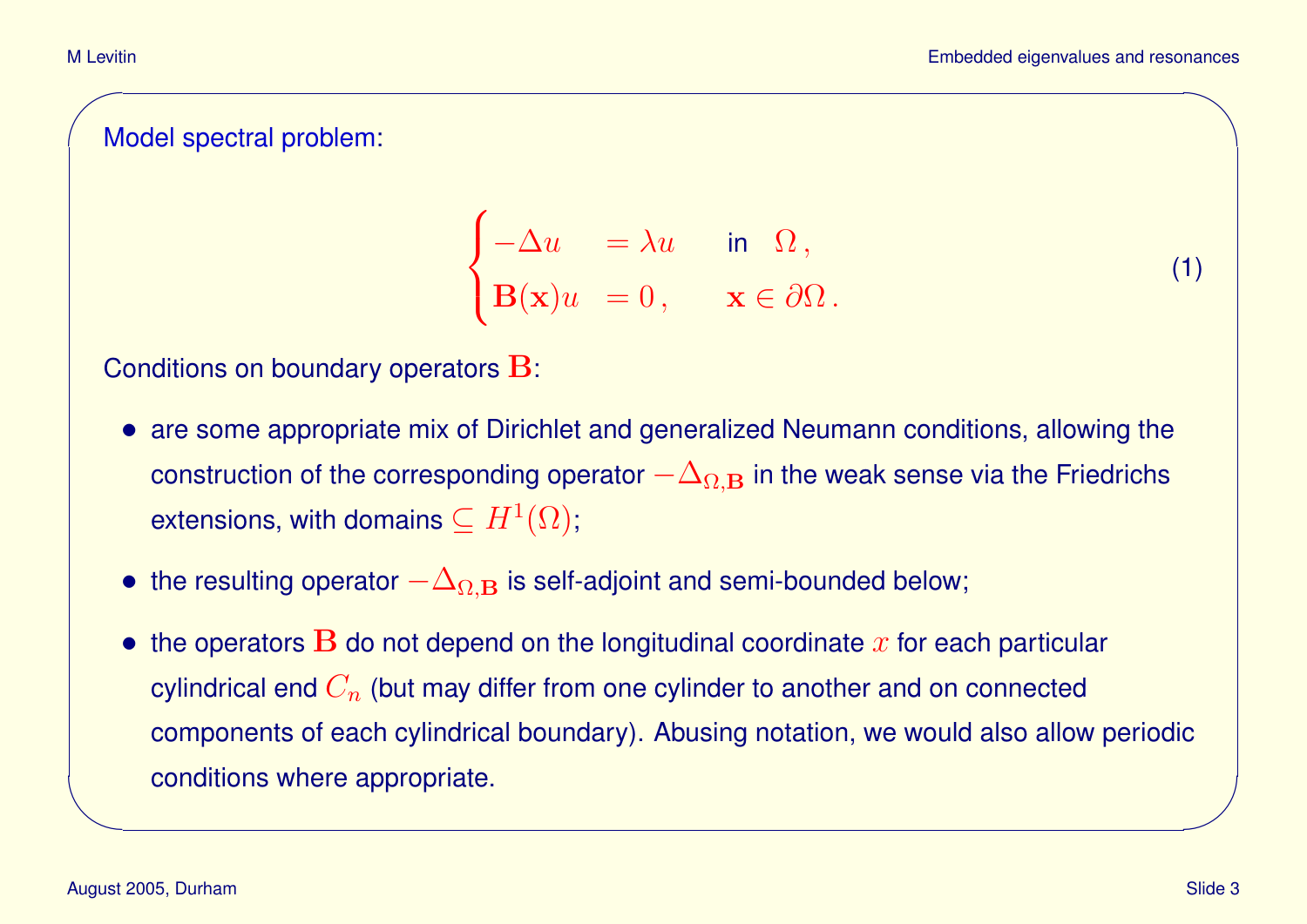Main question: How to compute the eigenvalues of (1) (i.e. find  $\lambda$  s.t. there exists a solution  $u$ bounded in  $H^1(\Omega)$  norm)?

Motivation: waveguide problems in 2D. Here  $\Omega = \mathbb{R} \times [-1,1] \setminus \mathcal{O}$ , where the obstacle  $\mathcal O$  is a (not necessarily simply connected) compact subset of the strip which may be one-dimensional (e.g. an interval). Dirichlet boundary conditions  $=$  a quantum waveguide, Neumann conditions  $=$  an acoustic waveguide.

- $10^{\infty}$  papers but mainly:
	- constructing sufficient conditions for existence or non-existence of the eigenvalues in lower parts of the spectrum, or below the continuous spectrum;
	- procedures for finding embedded eigenvalues for obstacles of simple shapes (rectangles, circles, etc.) using special function expansions;
	- asymptotic results in relation to various additional parameters, or asymptotic distribution of the counting function of the discrete and continuous spectrum;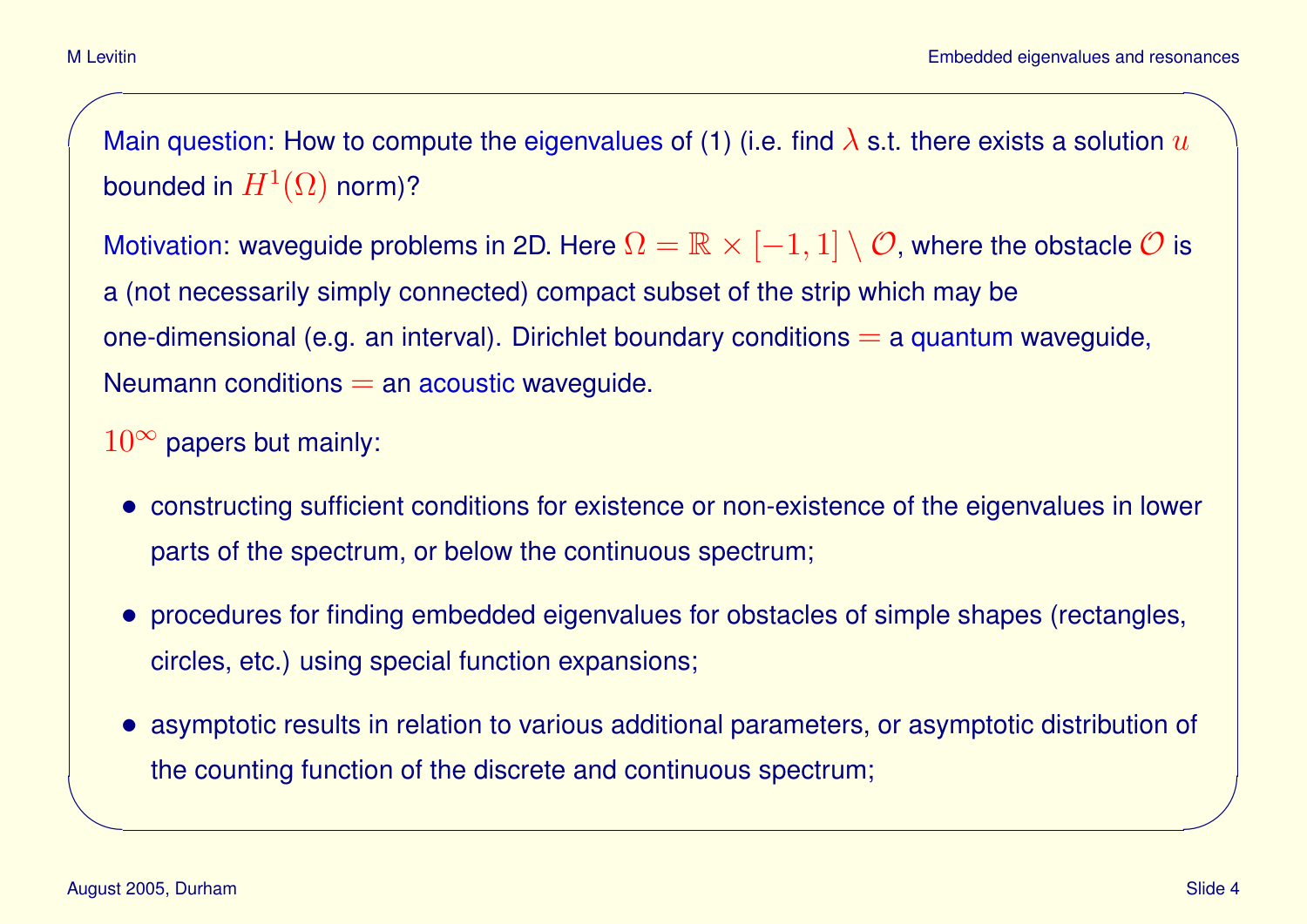For actual computations, difficult numerics involving two major steps:

- 1) Find money for a PhD student;
- 2) Wait three years and hope for the best.

Side track (a bottle of wine challenge a la Shargorodsky): find sufficient conditions for absolute continuity of the spectrum. Known in two cases and their variations: a straight strip (Dirichlet or Neumann) and Rellich's semi-strip bounded by a graph of a function (Dirichlet).

Back to our problem: our approach is "constructive mathematics" and we shall show that one in fact needs only the following:

- ability to solve numerically spectral problems in bounded domains;
- numerical integration;
- finding the roots of monotone functions.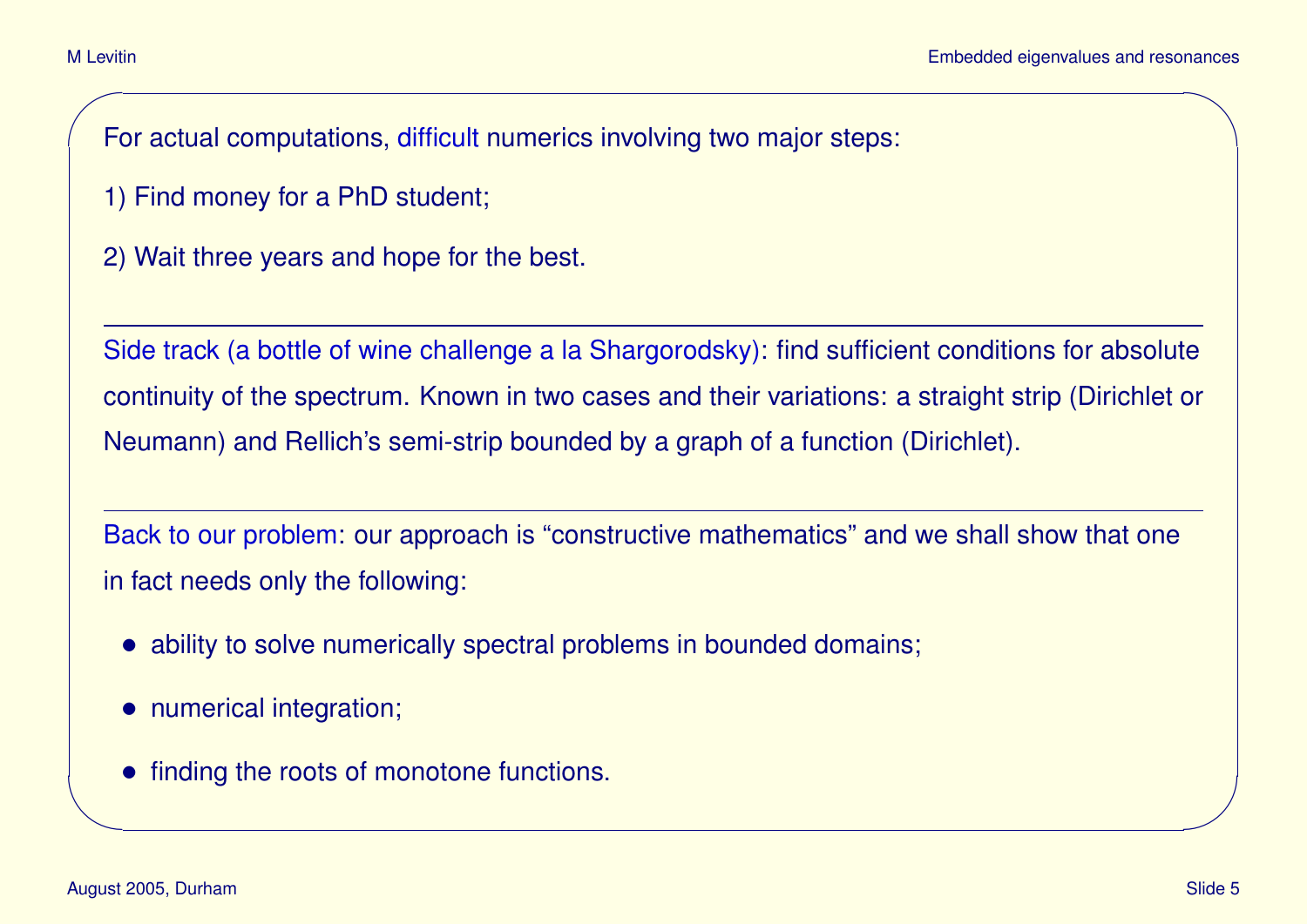#### Continuous spectrum

Transversal problem: cross-section  $\Gamma \subset \mathbb{R}^{d-1}$  is a bounded (not necessarily connected) domain with sufficiently smooth boundary  $g=\partial\Gamma.$  Let  ${\bf x}'$  be coordinates in  $\mathbb{R}^{d-1}.$  Let  $-\Delta_{\Gamma;\mathbf{B}}$  be a Laplacian on  $\Gamma$  subject to the boundary conditions  $\mathbf{B}(\mathbf{x}')u=0$  on  $g$ , where  $\mathbf{B}$ as above. Let  $(0 \leq) \kappa_1 \leq \kappa_2 \leq \cdots \leq \kappa_j \leq \ldots$  be its eigenvalues (called thresholds), and  $\chi_j(\mathbf{x}')$  be the corresponding normalised orthogonal eigenfunctions.

Then the continuous spectrum of (1) is  $[\kappa_1, +\infty]$ . Moreover, at any point  $\lambda \in [\kappa_1, \infty)$ , the multiplicity of the continuous spectrum is  $\#\{\kappa_i \leq \lambda\}.$ 

Set  $Q_j = \text{span} \{ \chi_\ell \}_{\ell=1}^\infty$  $\sum\limits_{\ell=j}^{\infty},$  and denote by  $\mathcal{Q}_j$  the projector onto  $Q_j.$  Set  $\kappa_0=-\infty,$   $\mathcal{Q}_0=I$ and  $\mathcal{P}_j = I - \mathcal{Q}_j, j \geq 0.$ 

 $\overline{\phantom{a}}$ 

✬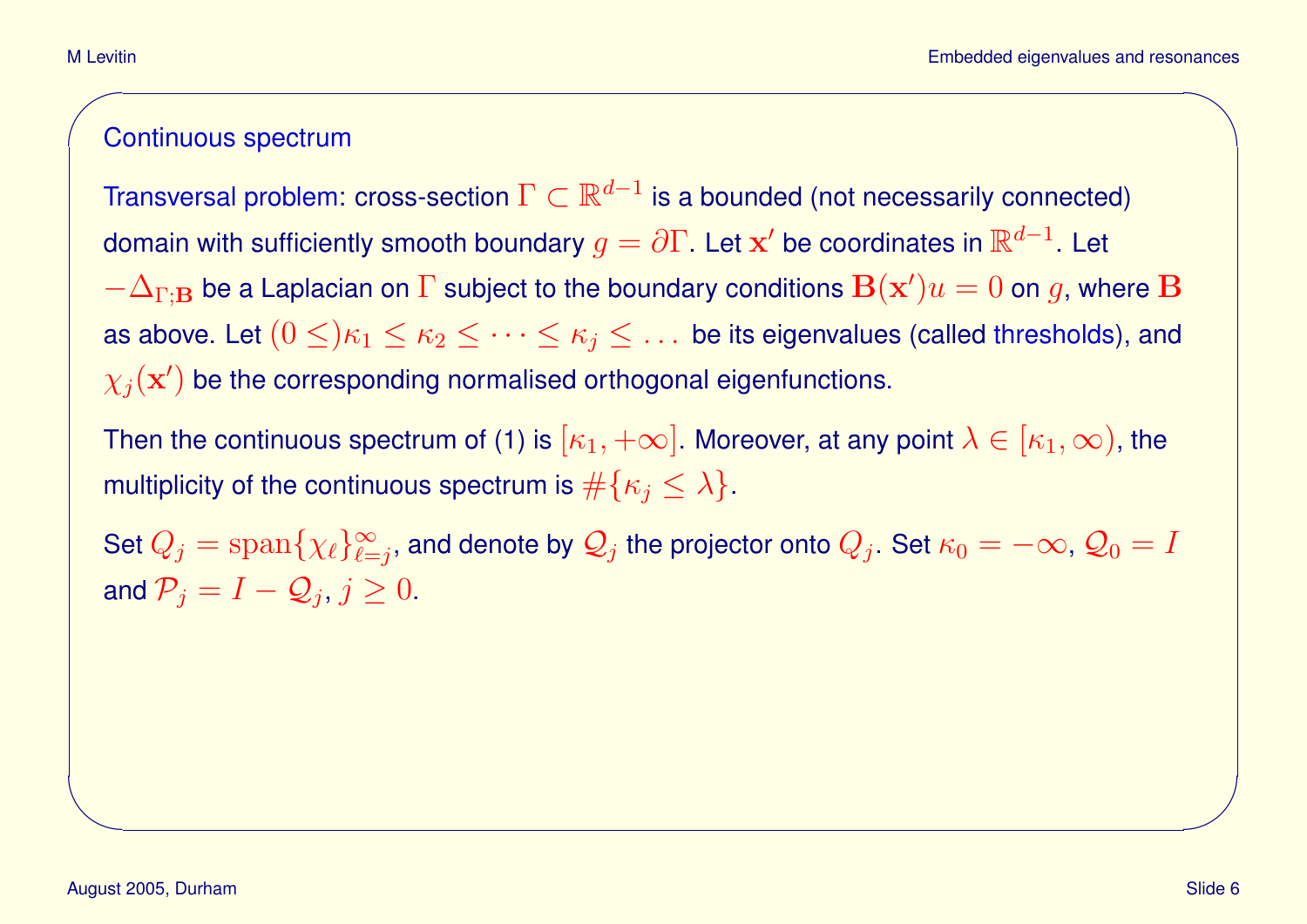# Cylindrical ends:

Let  $u\in H^1(\Omega)$  be an eigenfunction of (1) corresponding to an eigenvalue  $\lambda\in[\kappa_J,\kappa_{J+1})$ . Then on the cylindrical ends,  $u$  can be found by separation of variables if we know, say,  $h:=\frac{\partial u}{\partial x}$  $\overline{\phantom{a}}$  $\big|_{x=0} \in Q_J(\Gamma)$ :

$$
u(x, \mathbf{x}') = -\sum_{j=J+1}^{\infty} \frac{1}{\eta_j(\lambda)} \langle h, \chi_j \rangle_{\Gamma} \chi_j(\mathbf{x}') e^{-\eta_j(\lambda)x},
$$

where  $x$  is a longitudinal coordinate,  $\eta_j(\lambda):=\sqrt{\kappa_j-\lambda}$ , and  $\langle\cdot,\cdot\rangle_\Gamma$  denotes a scalar product in  $L^2(\Gamma).$  Then  $f:=\left.u\right|_\Gamma$  is given by  $f=-\sum_{j=J+1}^\infty$ 1  $\frac{1}{\eta_j(\lambda)}\langle h , \chi_j\rangle_\Gamma \chi_j(\mathbf{x}^\prime).$ 

Thus we constructed, in the basis  $\chi_j$ , the representation of the Neumann-Dirichlet operator  $\mathcal{R}_{\mathcal{C},\Gamma}(\lambda) : g \mapsto f$  for the cylinder as

$$
\mathcal{T}_{\lambda} := - \operatorname{diag} \left( \frac{1}{\eta_j(\lambda)} \right)_{j=J+1}^{\infty}.
$$

✬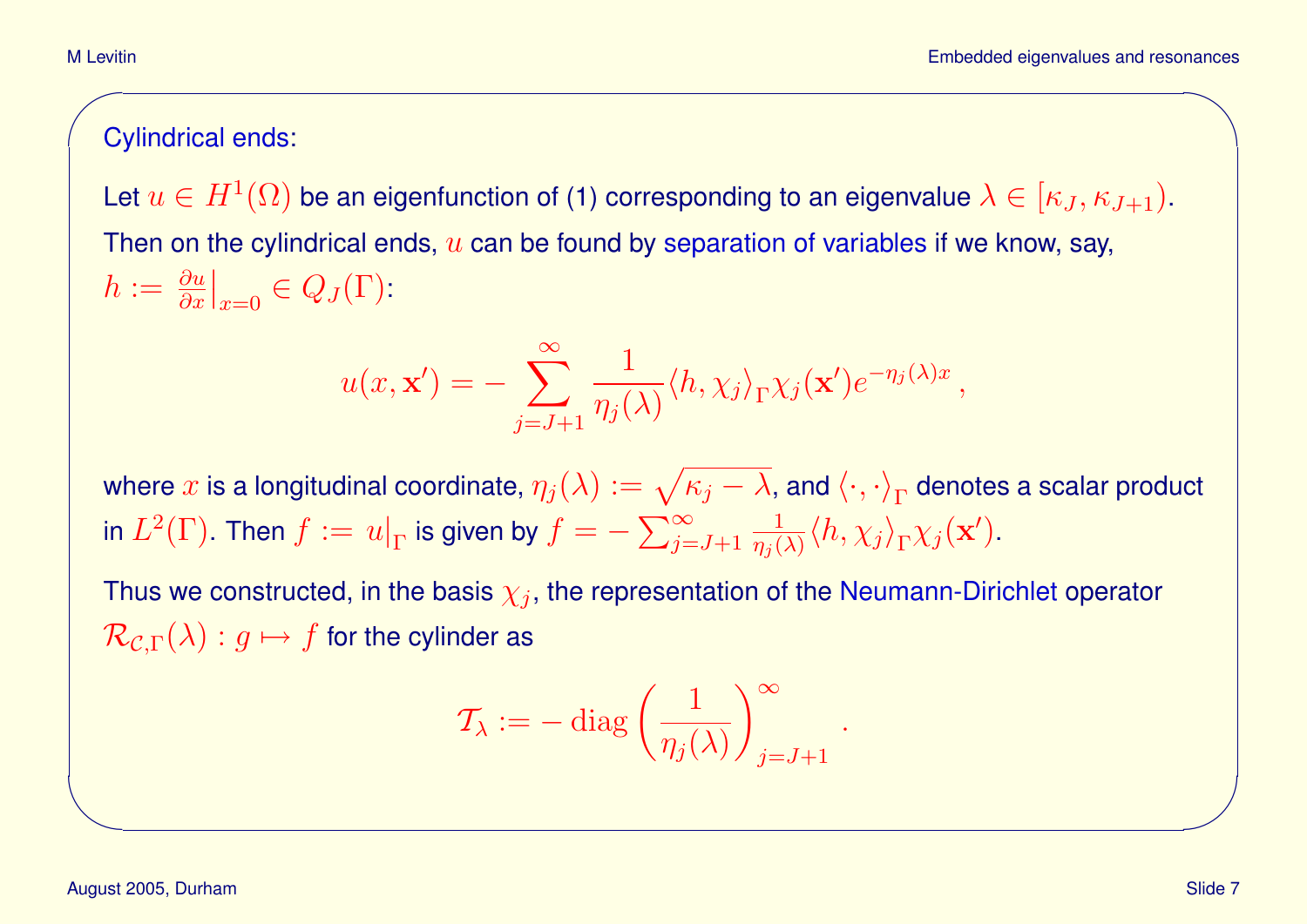M Levitin

# Central domain  $(\Omega_0)$ : where the difficulty lives

If we can construct, in the same basis  $Q_J$ , the interior Neumann-Dirichlet operator  $\mathcal{R}_{\Omega_0,\Gamma}(\lambda) : h \mapsto u|_{\Gamma}$ , where

 $-\Delta u = \lambda u$  in  $\Omega_0$ ,  $\mathbf{B} u = 0$  on  $\Gamma_0$ ,  $\partial u / \partial n = h$  on  $\Gamma$ , (2)

(1) would then be reduced to the following problem on  $\Gamma$ :

find all $\lambda \in [\kappa_J, \kappa_{J+1})$  such that the pencil  $\mathcal{A}_\lambda(\mu) := \mathcal{Q}_J \mathcal{R}_{\Omega_0,\Gamma}(\lambda) - \mu \mathcal{R}_{\mathcal{C},\Gamma}(\lambda)$ has an eigenvalue  $\mu=1$ 

and the orthogonality condition

$$
\mathcal{P}_J(\mathcal{R}_{\Omega_0,\Gamma}(\lambda)h) = 0
$$
\n(4)

(3)

holds for the corresponding eigenfunction h of  $\mathcal{A}_{\lambda}(\mu)$ .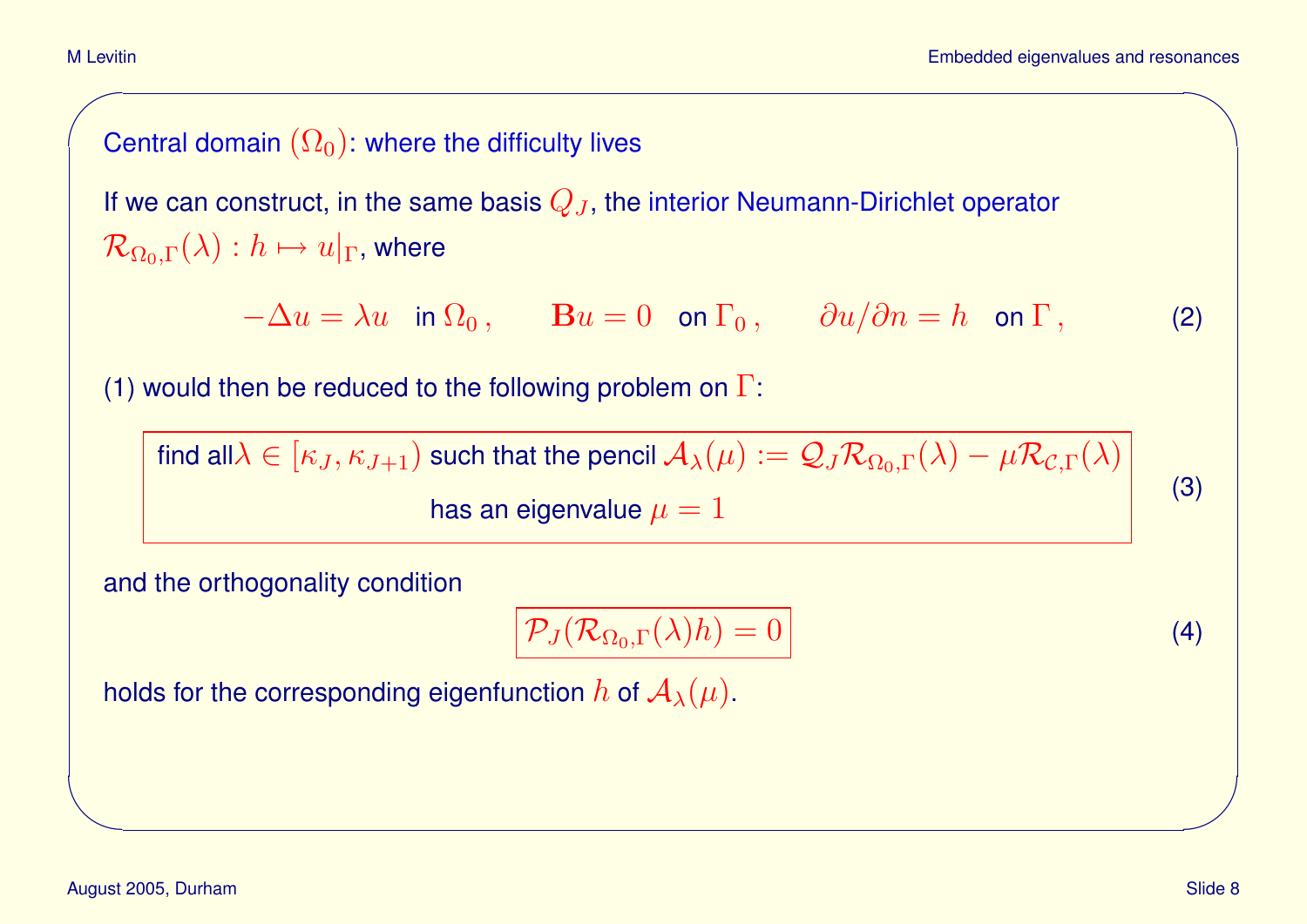Notation:  $\sigma_k$ ,  $\Psi_k$  are Neumann eigenvalues and eigenfunctions of (2),  $h=0.$ 

General properties of  $\mathcal{R}_{\Omega_0,\Gamma}(\lambda)$  [we need  $\ll$  e.g. Agranovich (this meeting), Safarov (2005, in progress)]: self-adjoint, the associated form is monotone decreasing in  $\lambda$  on intervals not containing  $\sigma_k$ .

Let  $\phi_j$  be some basis in  $L_2(\Gamma_0).$  How to compute the actions of  $\mathcal{R}_{\Omega_0,\Gamma}(\lambda)$  is this basis? [Remember this ideal PhD student!]

Main trick: can get explicit  $\lambda$  dependence!

We have, by integration by parts

 $<\mathcal{R}_{\Omega_0,\Gamma}(\lambda)\phi_i, \phi_j>== (u_i,\Delta u_j)+(\nabla u,\nabla u_j)=-\lambda (u_i,u_j)+(\nabla u_i,\nabla u_j)=$ 

and now by expanding in Neumann eigenfunctions

$$
= \sum_k (\sigma_k - \lambda) (u_i, \Psi_k) (u_j, \Psi_k) = \sum_k \frac{1}{\sigma_k - \lambda} <\phi_i, \Psi_k|_{\Gamma} > <\phi_j, \Psi_k|_{\Gamma} >.
$$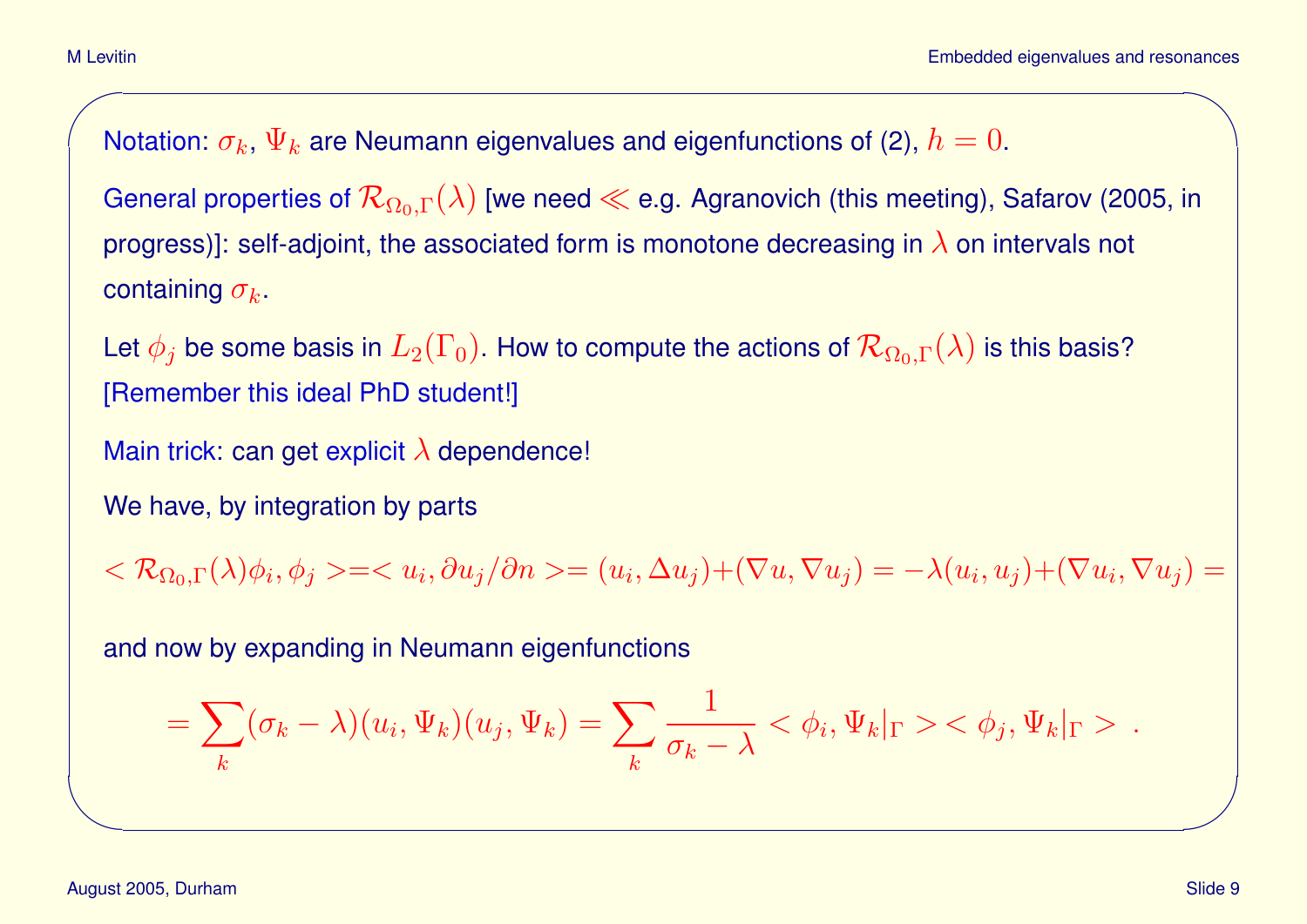In matrix form  $\mathcal{R}_{\Omega_0,\Gamma}(\lambda)=\mathcal{M}\,\mathcal{S}_\lambda\,\mathcal{M}^t$ , with

$$
\mathcal{M} := \left( \langle \phi_i, \Psi_k |_{\Gamma} \rangle \right)_{i,k=1}^{\infty}, \quad \mathcal{S}_{\lambda} := \text{diag}\left( \frac{1}{\sigma_k - \lambda} \right)_{k=1}
$$

Returning to the original problem (1), using the basis of transversal eigenfunctions  $\{\chi_j\}$  and combining everything together, we get:

Find  $\lambda\in[\kappa_J,\kappa_{J+1})$  such that the pencil  $\big|\mathcal{M}\,\mathcal{S}_\lambda\,\mathcal{M}^t-\mu\mathcal{T}_\lambda\,\big|$  on  $Q_J$  has eigenvalue  $\mu=1$ and the orthogonality condition  $\big|\mathcal{P}_J\mathcal{M}\,\mathcal{S}_\lambda\,\mathcal{M}^t h=0\big|$  holds for the corresponding pencil eigenfunction  $h$ .

Recall that 
$$
\mathcal{T}_{\lambda}:=-\operatorname{diag}\left(\frac{1}{\sqrt{\kappa_j-\lambda}}\right)_{j=J+1}^{\infty}
$$
.

Procedure: compute  $\mu_n(\lambda)$  and solve for  $\mu=1$ . But how many do we need? Two results help.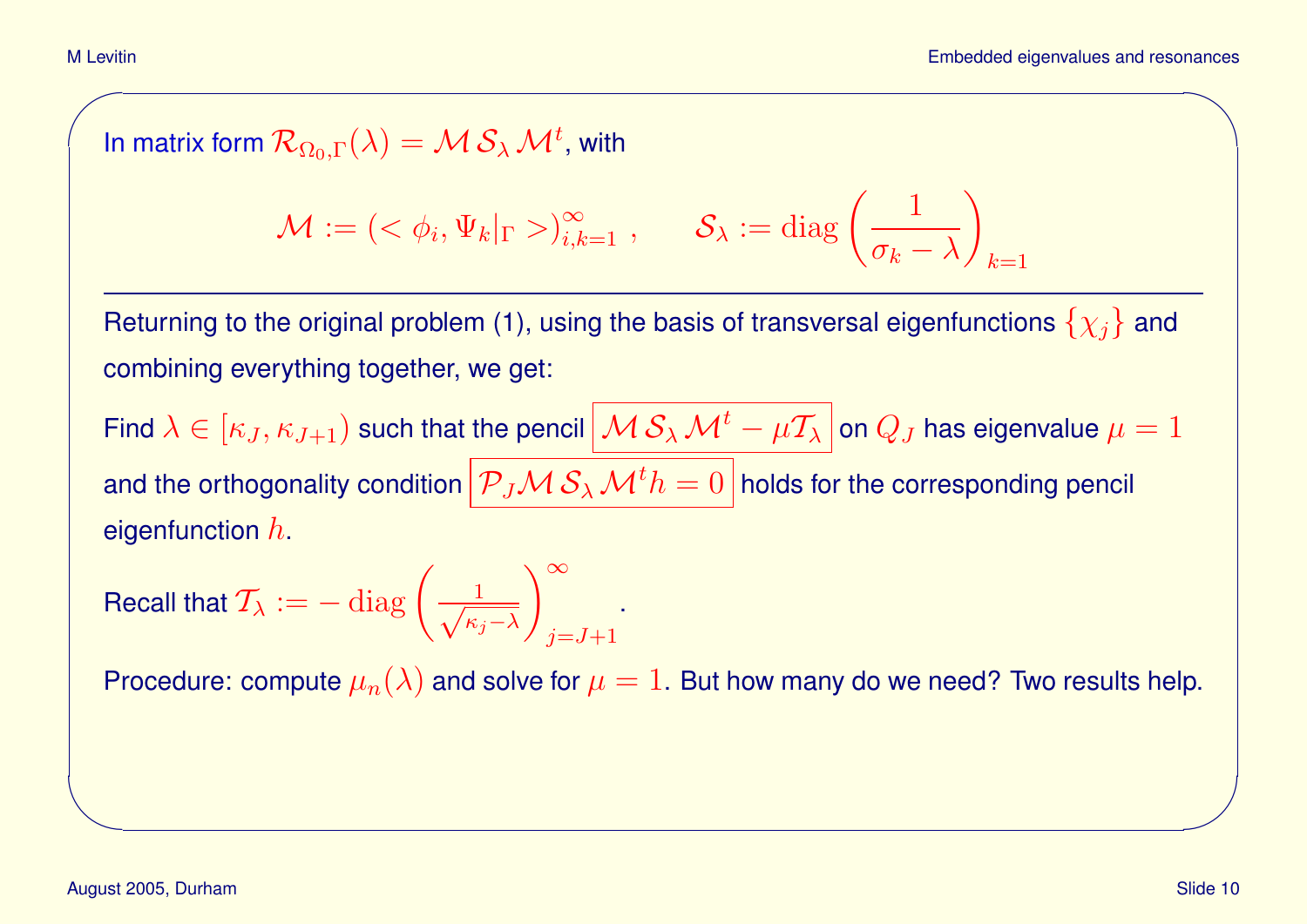Monotonicity in  $\lambda$ :

**Proposition 1.** *Pencil eigenvalues*  $\mu_n(\lambda)$  *are monotone functions of*  $\lambda$  *in intervals not containing*  $\sigma_k$ .

Estimates of the counting function:

**Proposition 2.** *If*  $b \in [\kappa_J, \kappa_{J+1})$ *,* 

 $\mathcal{N}(-\Delta_{\Omega};b) \leq \mathcal{N}(-\Delta_{\Omega_0,\partial/\partial n + \sqrt{\overline{\Omega}}}$  $(\overline{\mathcal{K}_{j+1}-b};b)-\mathcal{N}(-\Delta_{\Omega_0,\text{Dir}};b)+\mathcal{N}(-\Delta_\Gamma;b)$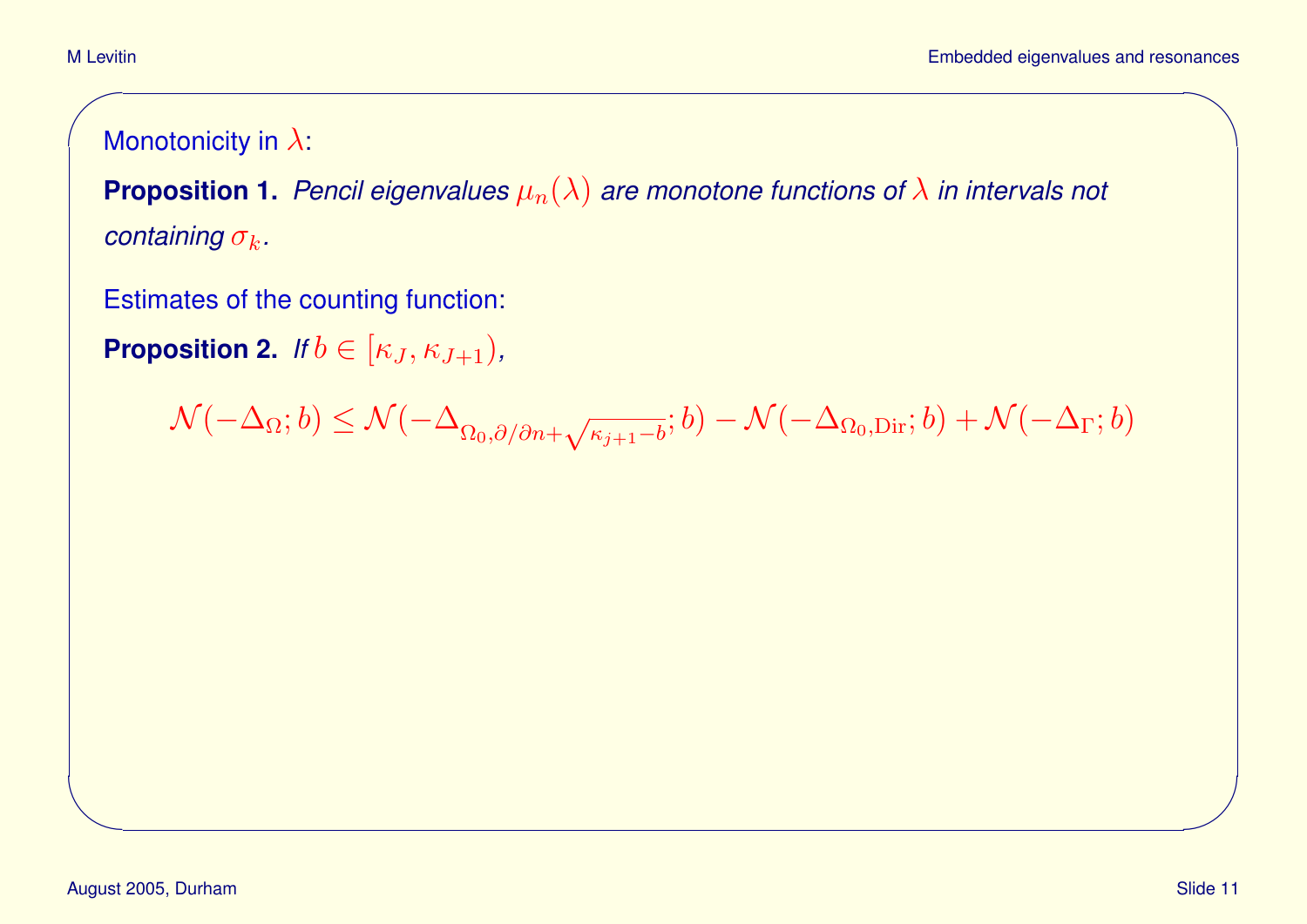

Example of a half-strip with an obstacle (boundary condition is Neumann everywhere) and a corresponding curve  $\mu(\lambda)$  — all other eigenvalues are below 1 and are not shown. The point  $\lambda \approx 0.2 \pi^2$  is indeed an embedded eigenvalue — we know that the orthogonality condition is automatically satisfied due to the symmetry of the problem.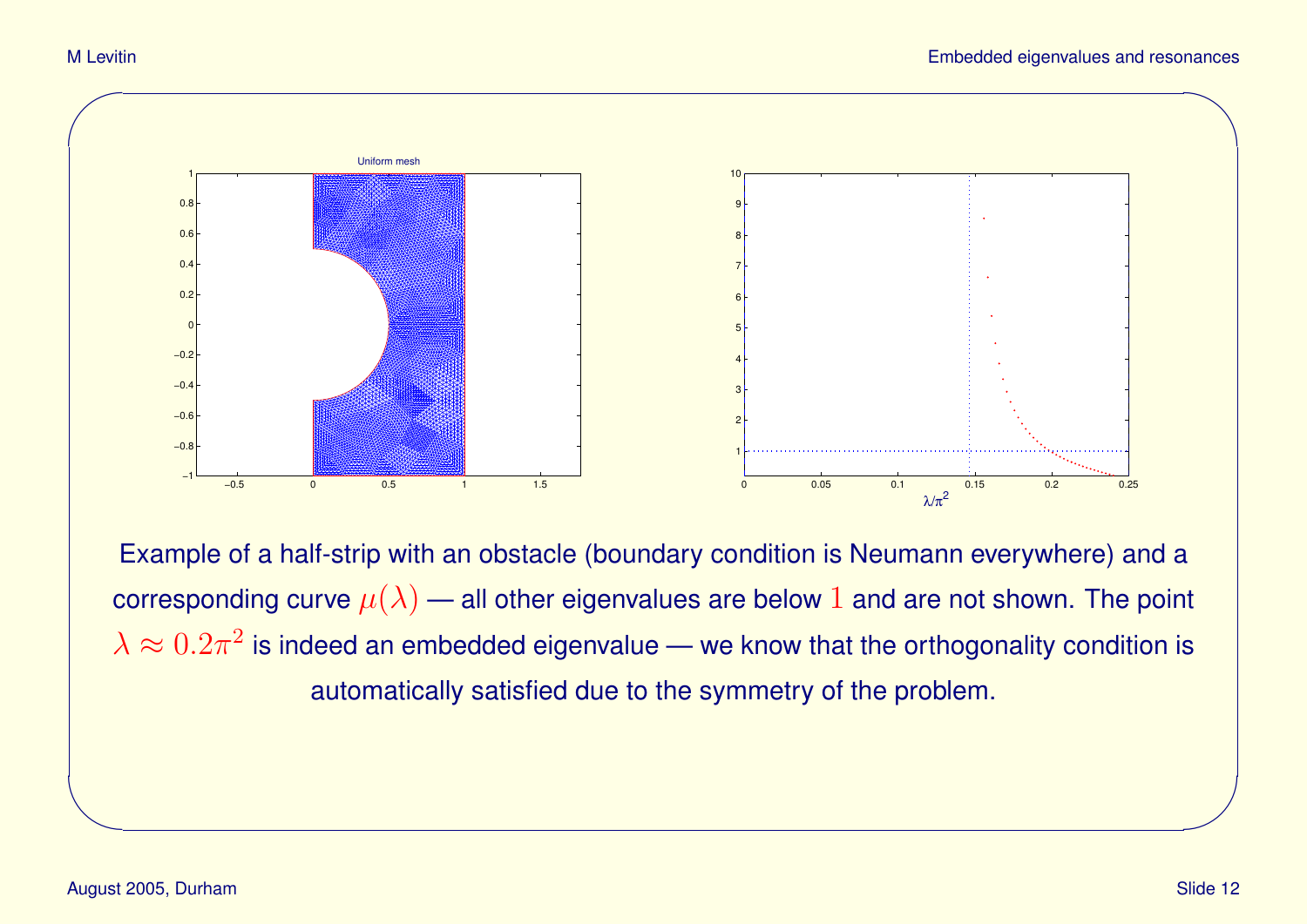In general, embedded eigenvalues are very unstable — e.g. they may become resonances under small perturbations of geometry destroying symmetry [APV].

Also, numerically we can NEVER check that the orthogonality condition is exactly satisfied.

So, are we looking for embedded eigenvalues or resonances with small imaginary part? Let us just look for the latter...

Trivial modifications:

- omit all projectors;
- forget the orthogonality conditions;
- look for the  $\lambda\in\mathbb{C}^+$  zeros of  $\det(\mathcal{M} \, \mathcal{S}_\lambda\, \mathcal{M}^t+\mathcal{T}_\lambda)$  (note the change of sign in front of  $\mathcal{T}_{\lambda}$ ) by your favourite method of finding complex zeros.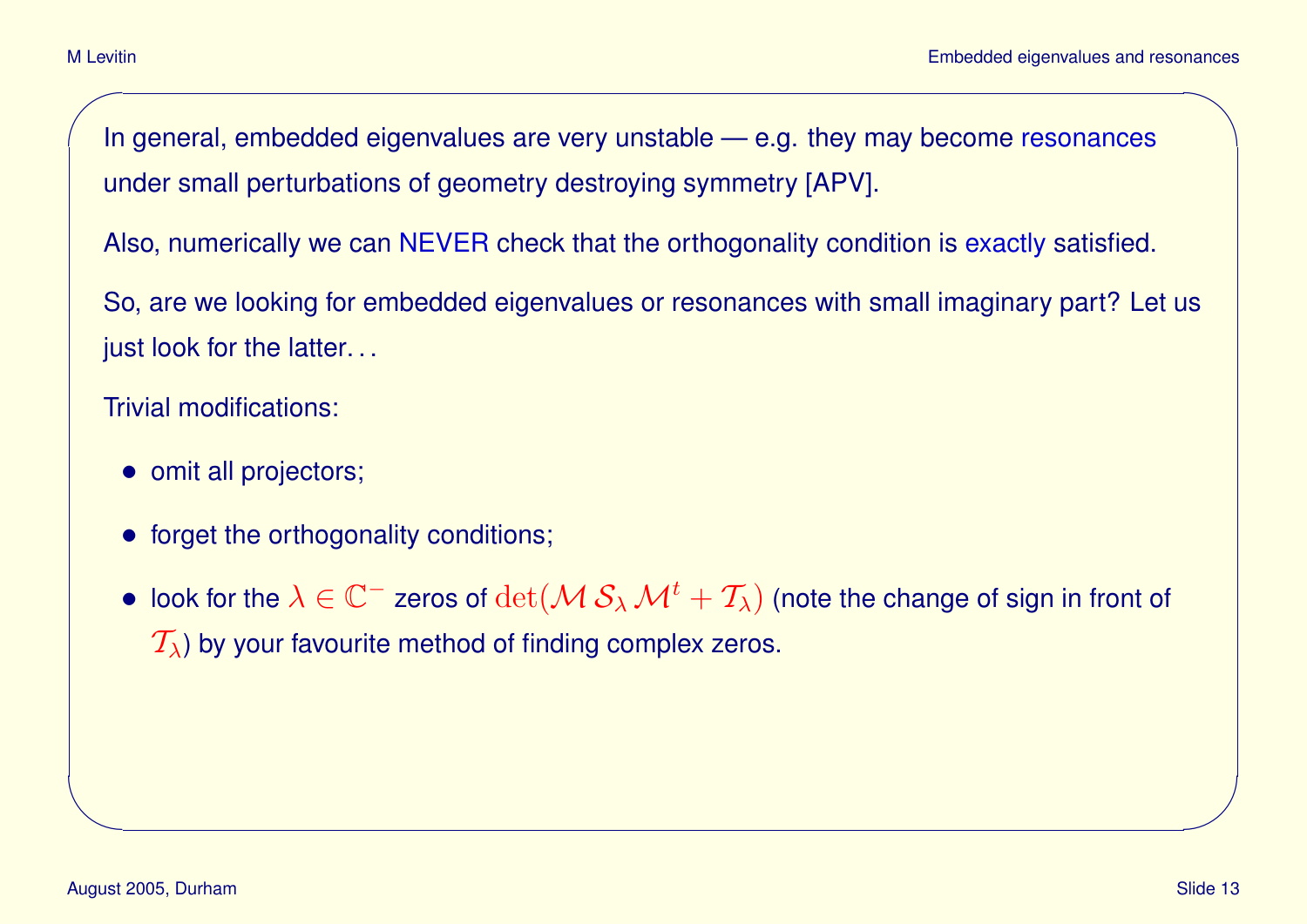

Some resonances for a spherical cavity ("acoustic resonator") — match reasonably well the asymptotic values

The method works equally well for manifolds with conical/spherical/other "regular" ends... and for operators other than Laplacians

✫